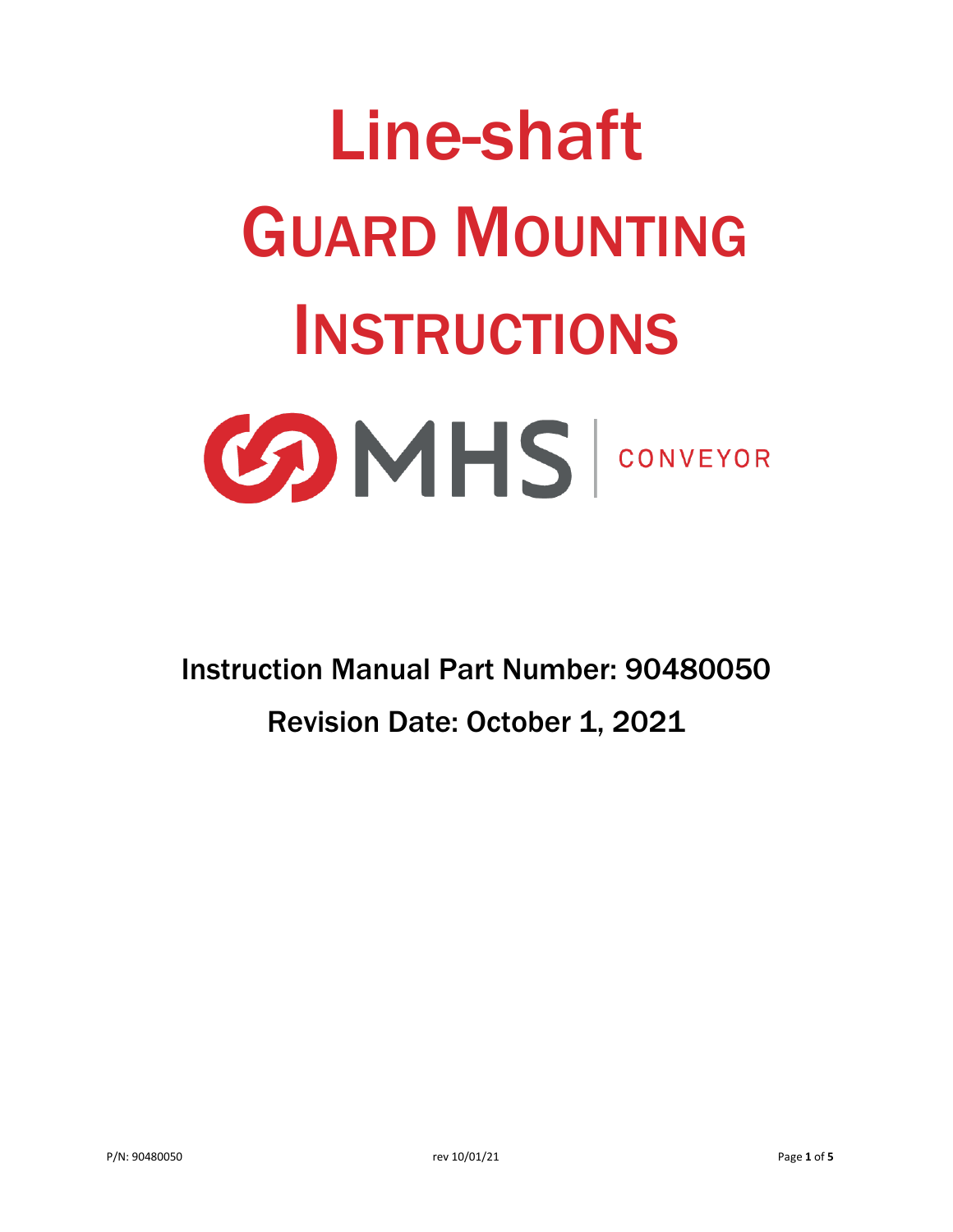

#### **LINE-SHAFT GUARD MOUNTING**

The enclosed rubber washers are used to isolate the line-shaft guard from the conveyor frame. They are to be placed between all mounting brackets and the line-shaft guard. The washers reduce any resonating of noise into the guard. Refer to the following picture for clarification. The photos on the backside of this page show bed joint and end of line guarding requirements. Become familiar with the Installation, Operation, Maintenance Manual before starting any installation of XenoROL® or XenoPRESSURE® conveyors.

Line-shaft guarding is installed at the factory on curves, transfers, merges, gates, jump chains and other accessories. During installation, only straight section guards need to be mounted to the conveyor frames.

#### **WARNING**

Failure to properly install line-shaft guards per the instructions in the IOM manual will expose personnel to serious injury.

Install the straight line-shaft guard sections as follows:

- 1. Loosely bolt the slotted side of the attaching bracket to the bottom flange of the side channel approximately 30" from each end (on a 10' bed).
- 2. Slide the spring steel retainer over the hole in the attaching bracket.
- 3. Slide spring steel retainers over the hole in the bearing mount four places per 10' bed.
- 4. Bolt the line-shaft guard to the bearing mount retainers, then to the attaching bracket retainers.

**IMPORTANT:** Place the rubber washers between the line-shaft guard and attaching brackets to isolate the guard. This reduces noise levels due to vibration.

#### **GUARDS FOR INCLINED STRAIGHT SECTIONS**

Line-shaft conveyors are often inclined or declined through the use of constant velocity universal joints at the upper and lower transition points. The line-shaft guards at these points must be cut, overlapped and joined at installation to eliminate gaps. A U-joint top cover is provided in the loose parts to fit the top side of the lineshaft guard over the universal joint. This cover is field installed.

#### **WARNING**

Cutting a 10' line-shaft guard to match a specific length conveyor section can create razor sharp edges which could result in a severe laceration. A hand deburring tool or file should be used to remove any sharp edges before installing the guard.

*Place rubber washer between guard and attaching points.*



*Place rubber washer between guard and bracket attached to frame side channel.*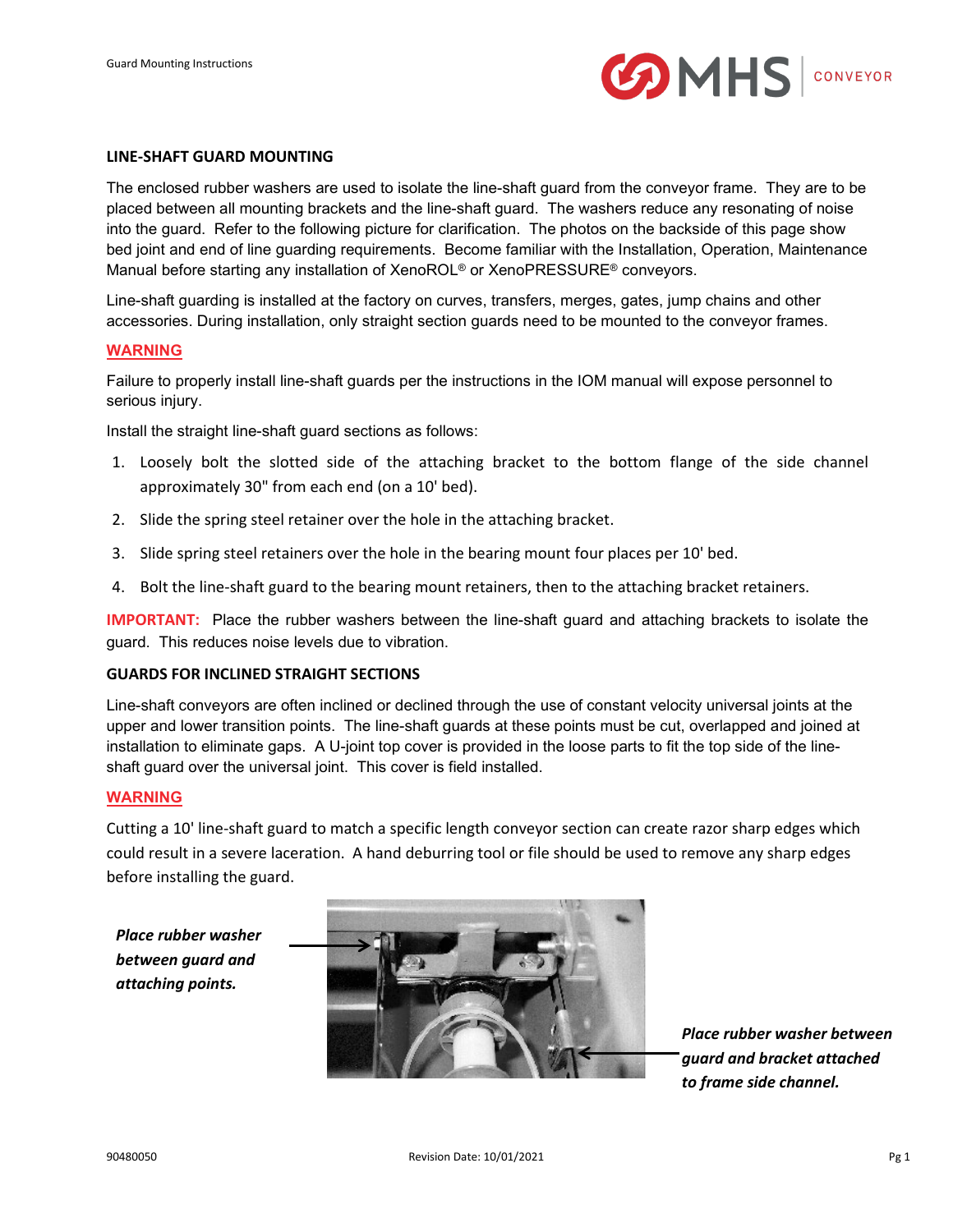

#### **WARNING**

Universal joints used in curves can be dangerous. The curve line-shaft guards and universal joint covers are installed at the factory and must always be in place when operating conveyor.





#### **WARNING**

Remove any coupler sprocket which is not coupled to an adjacent sprocket. These sprockets must be removed **BEFORE** the bed is installed. The white line-shaft safety caps must be installed in place of the sprockets to cover



*End cover in position*

*Set collar*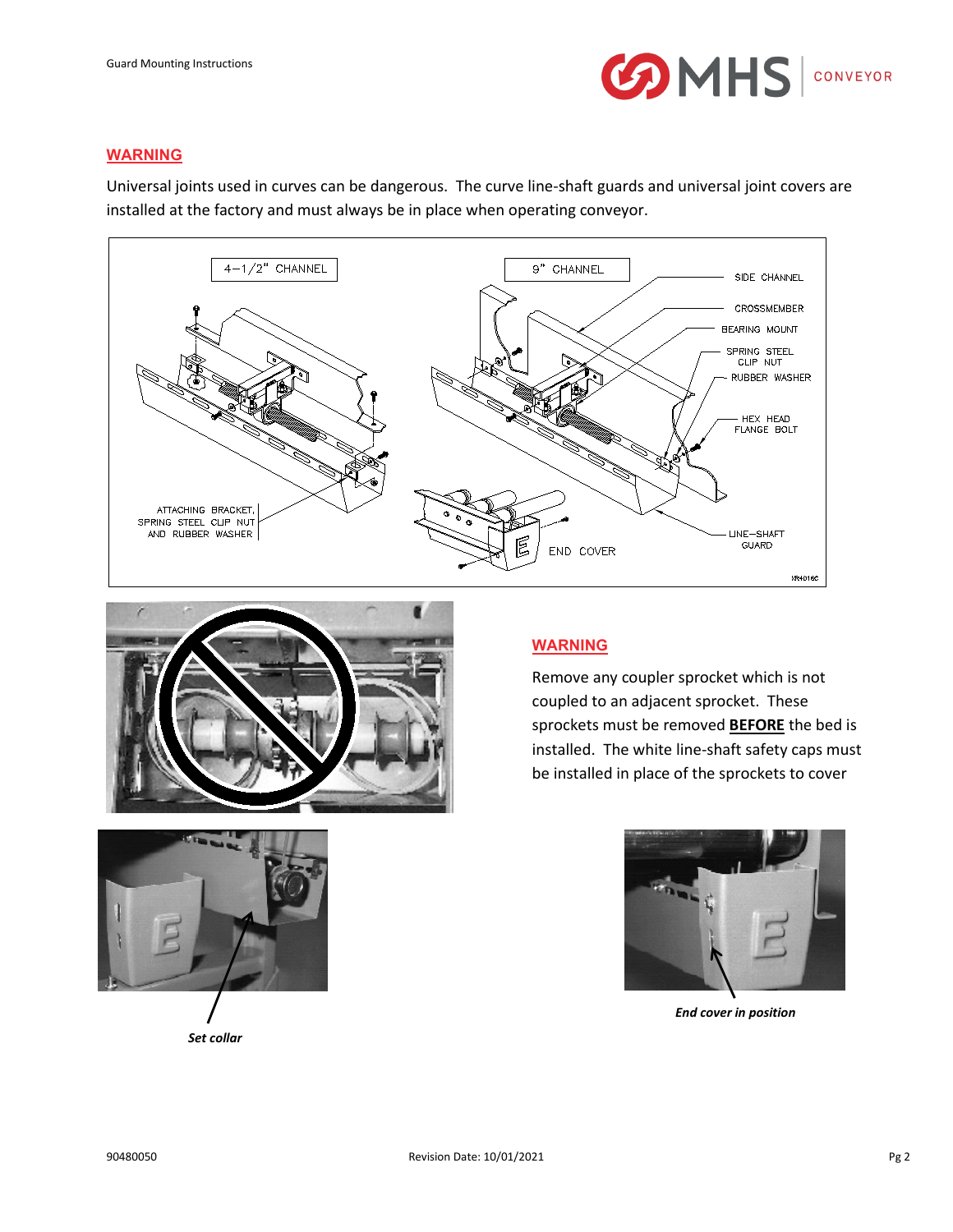



At joint between adjacent drive units, remove sprockets and add white plastic safety caps.

#### **WARNING**

Safety caps are required on ends of all adjoining line-shaft conveyor beds not coupled together.



*When continuing drive, install coupler chain. Reference XR40 IOM.*